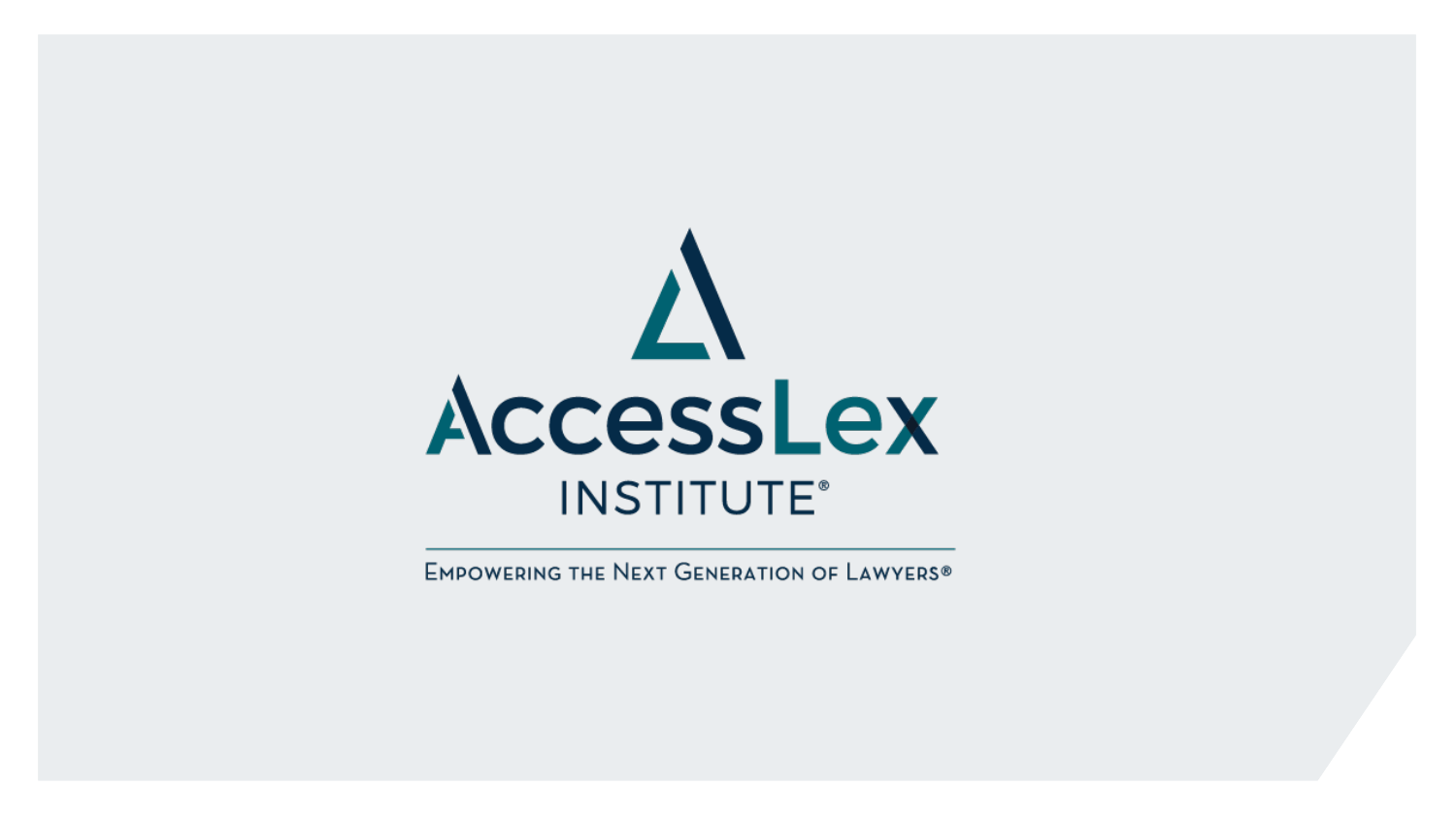

**It's** *not* **"teaching to the test" –creating pedagogically sound and empowering lessons that weave bar exam-based formative assessments into the law school curriculum**

**Sara Berman, Director, Programs for Academic and Bar Success**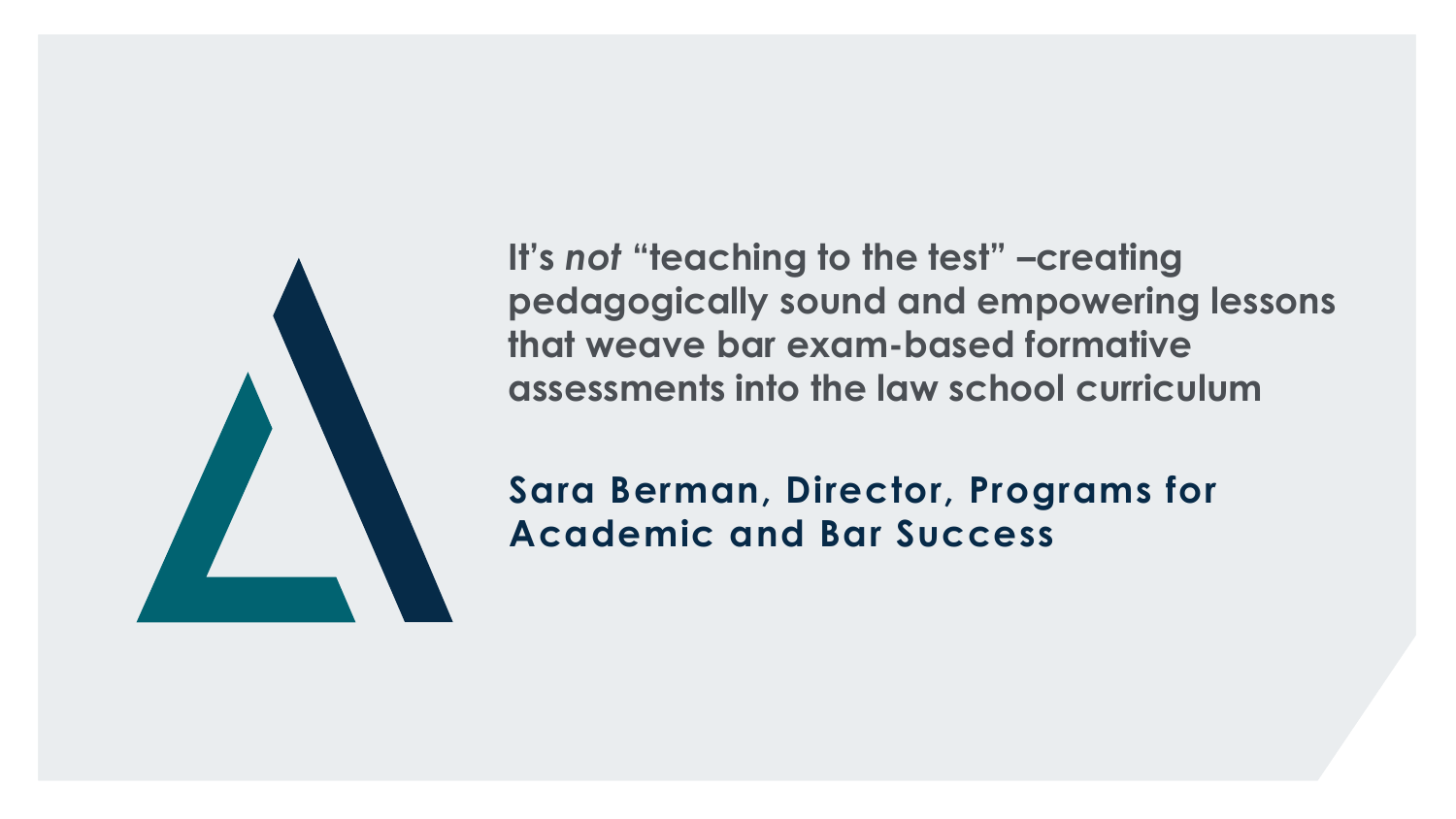

**Integrate:**

**1. Awareness of the Bar Exam 2. Exposure to Bar Testing Formats**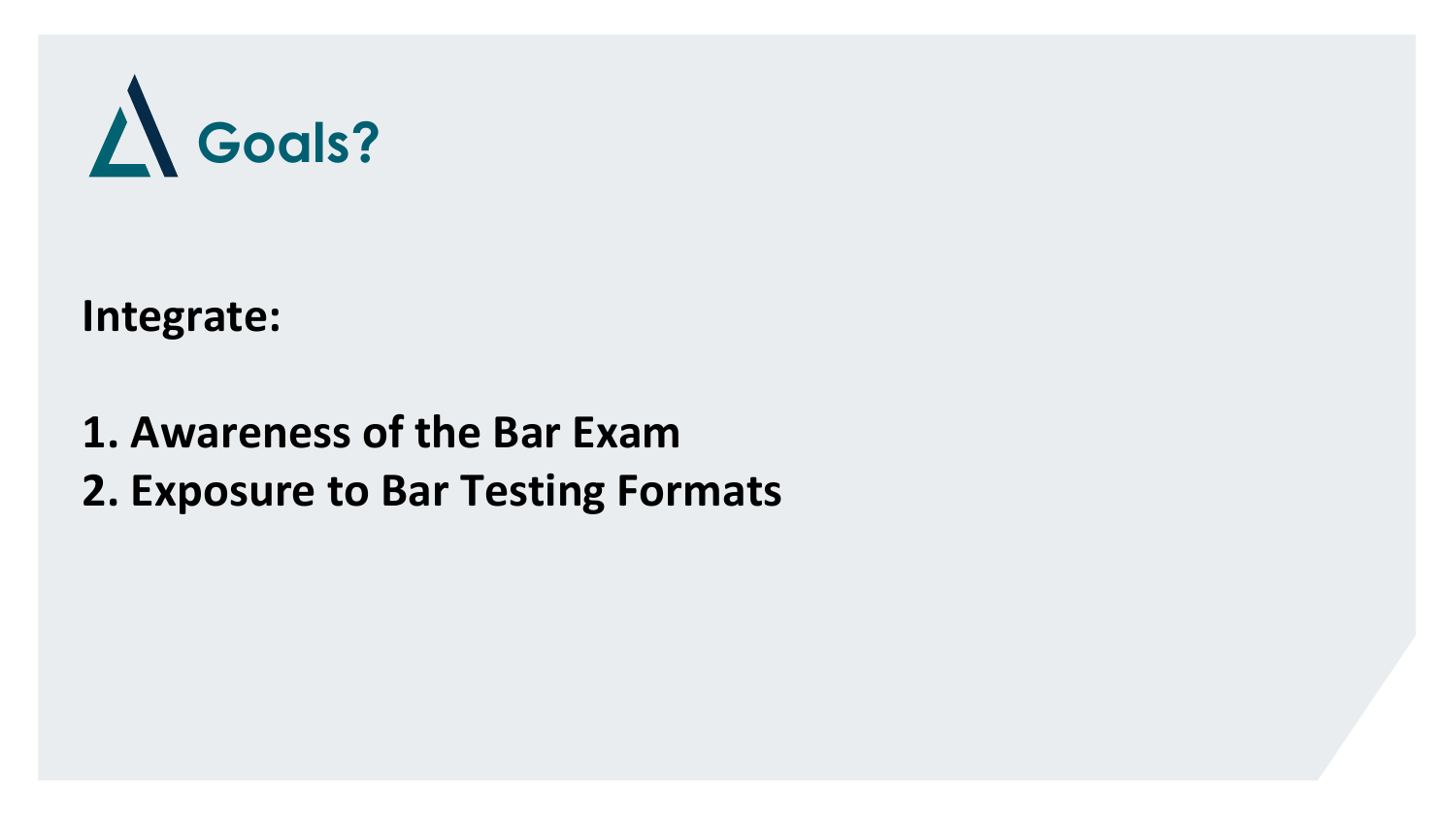

#### **Performance Tests (MPTs)**

**Essays**

**MBEs**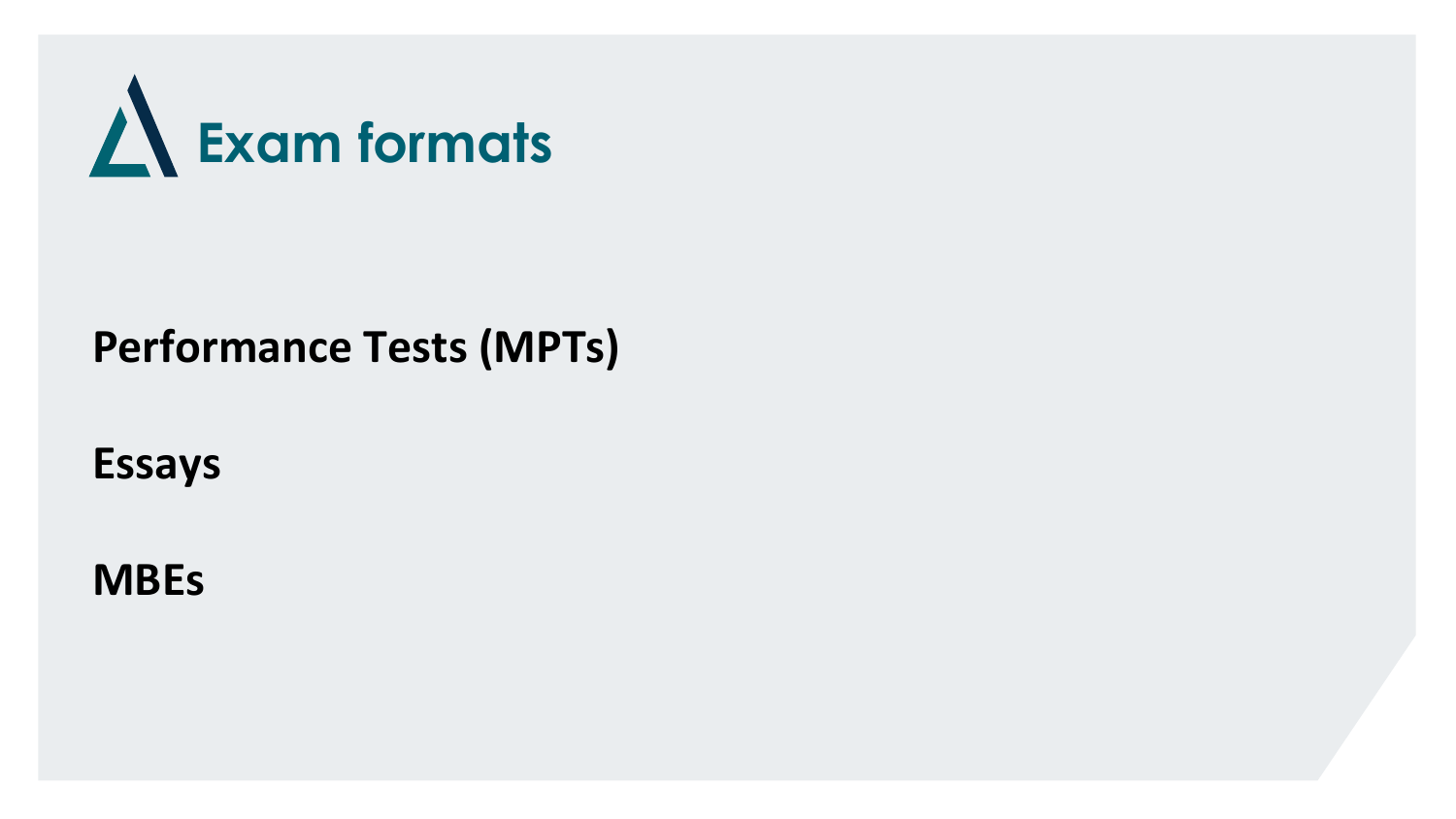

**Performance Tests are closed-universe lawyering simulations used on bar exams nationwide.** 

- Originated as experimental part of CA Bar in 1980, went national as "MPT" in 1997, now on bar in nearly every jurisdiction.
- So influential that even Bar Exams such as FL which do not include a PT are influenced by PT in the essay format.
- PTs are set in wide range of subjects including core subjects such as evidence, civil procedure, criminal law, criminal procedure, contracts, tort, but also elective subjects such as administrative law, entertainment law, sports law, and many others.
- Past PTs provide a treasure trove of simulation resources –especially the three hour PTs.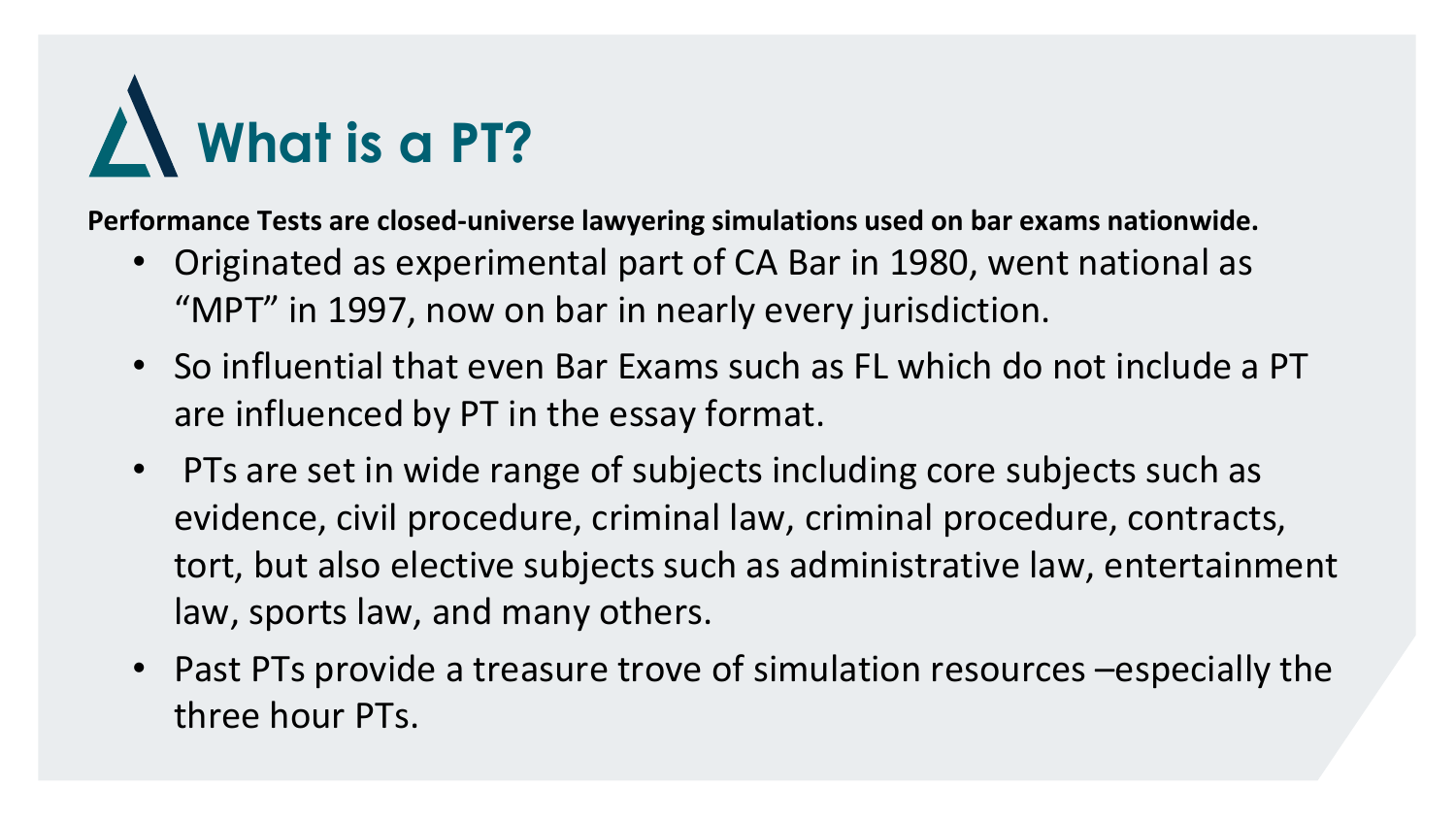### **Example of PT-esque essay prompt**

July 2003 FL Bar Exam essay question testing real property and ethics sets students in "realistic" context where client comes to "your law firm for advice" and asks students to "Prepare an opinion letter for Partner" to discuss various issues with client.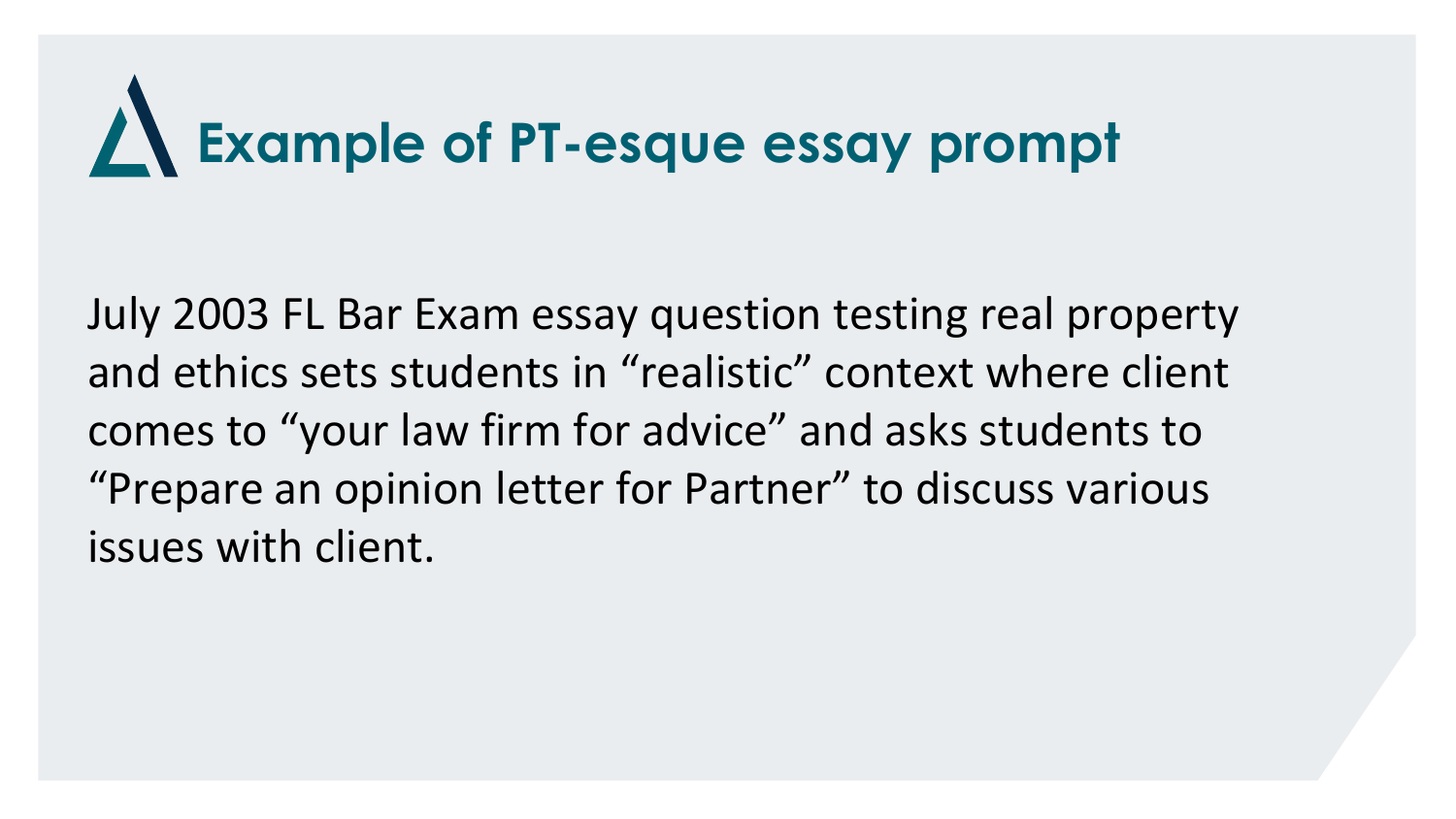### **What is in a typical PT?**

- Library = Typically cases and/or statutes but can include secondary authorities.
- File = original source documents, e.g. deposition transcripts, police reports, photographs, transcripts of or notes re: client and witness interviews, newspaper articles, memoranda from private investigators, etc.
- Instructions = synthesize/analyze facts and law, and draft documents such as legal memo, brief in support of a motion, client letter, client counseling plan, client interview, discovery plan, affidavit, memo evaluating the strengths and weaknesses of a client's case, memo proposing settlement plan, closing argument to a judge or jury, etc.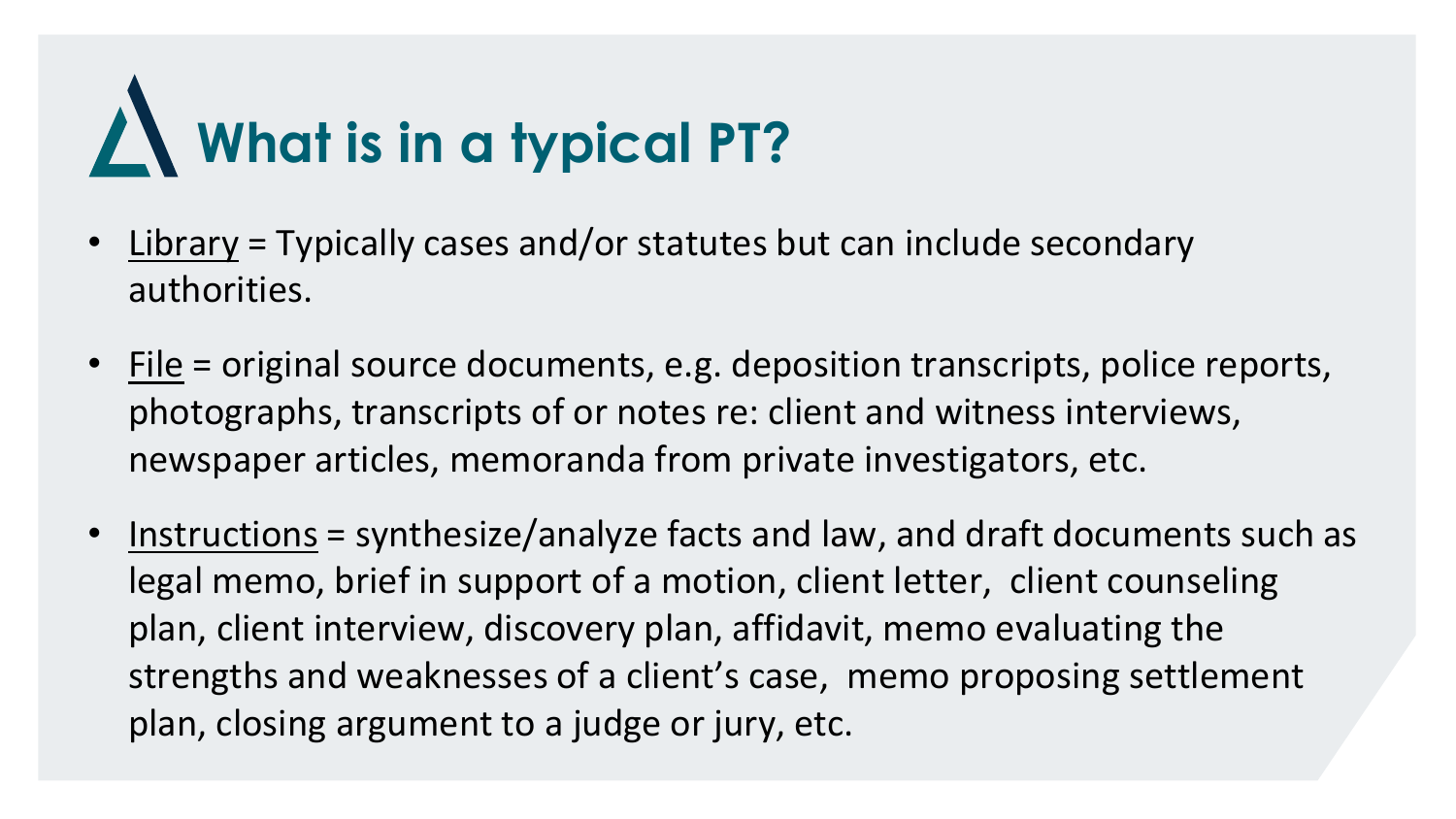### **ABA Learning Outcomes Mirror PT Skills**

ABA Standard 302, "LEARNING OUTCOMES A law school shall establish learning outcomes that shall, at a minimum, include competency in the following:

- (a) Knowledge and understanding of substantive and procedural law;
- (b) Legal analysis and reasoning, legal research, problem-solving, and written and oral communication in the legal context;
- (c) Exercise of proper professional and ethical responsibilities to clients and the legal system; and
- (d) Other professional skills needed for competent and ethical participation as a member of the legal profession."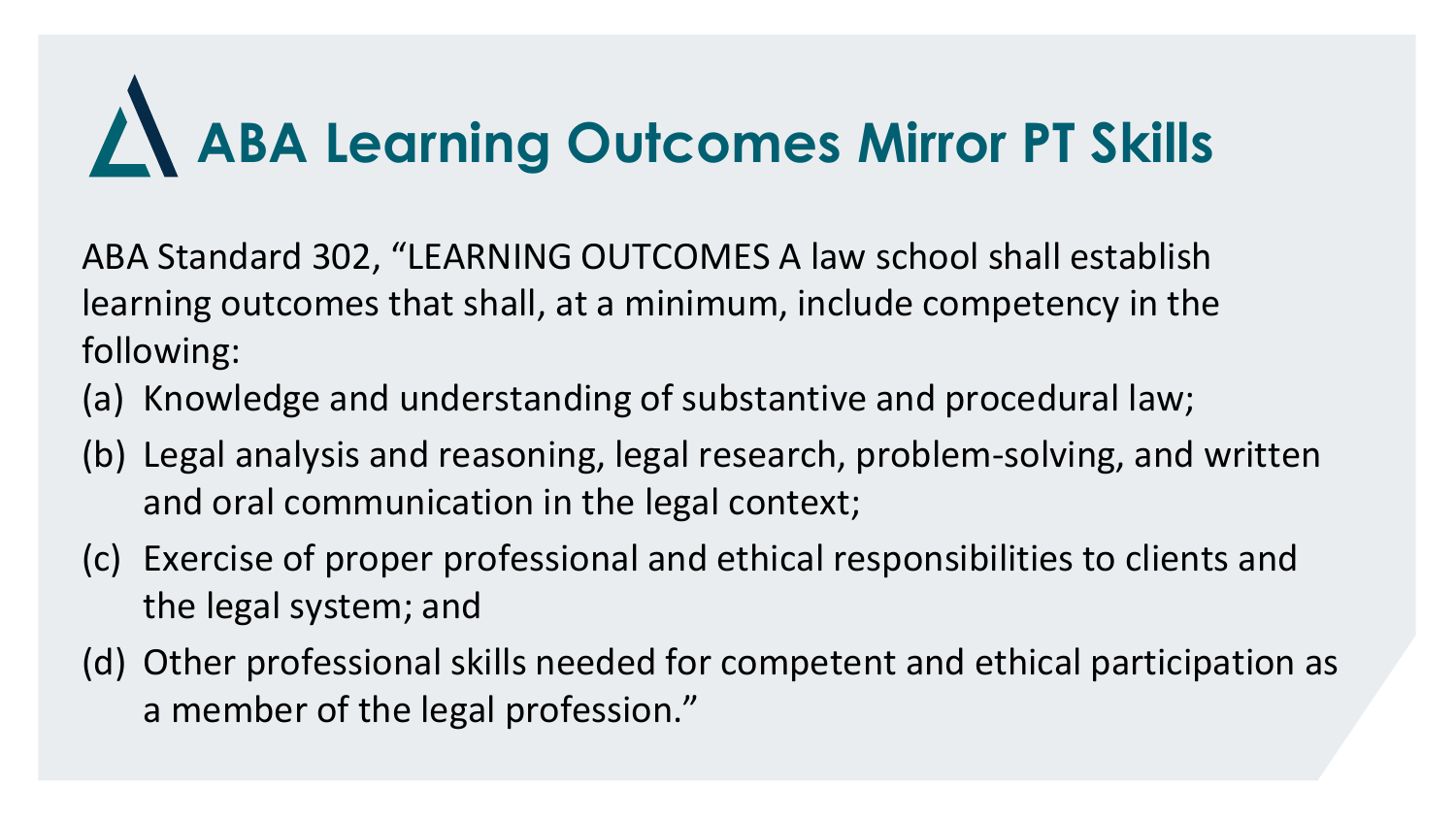

ABA standards enumerate skills that parallel skills that bar examinees are required to perform on PT, where applicant must:

 $\ldots$ (1) apply the relevant law to the relevant facts in a manner likely to resolve a client's problem;

(2) identify and resolve ethical dilemmas, when present;

(3) communicate effectively in writing…"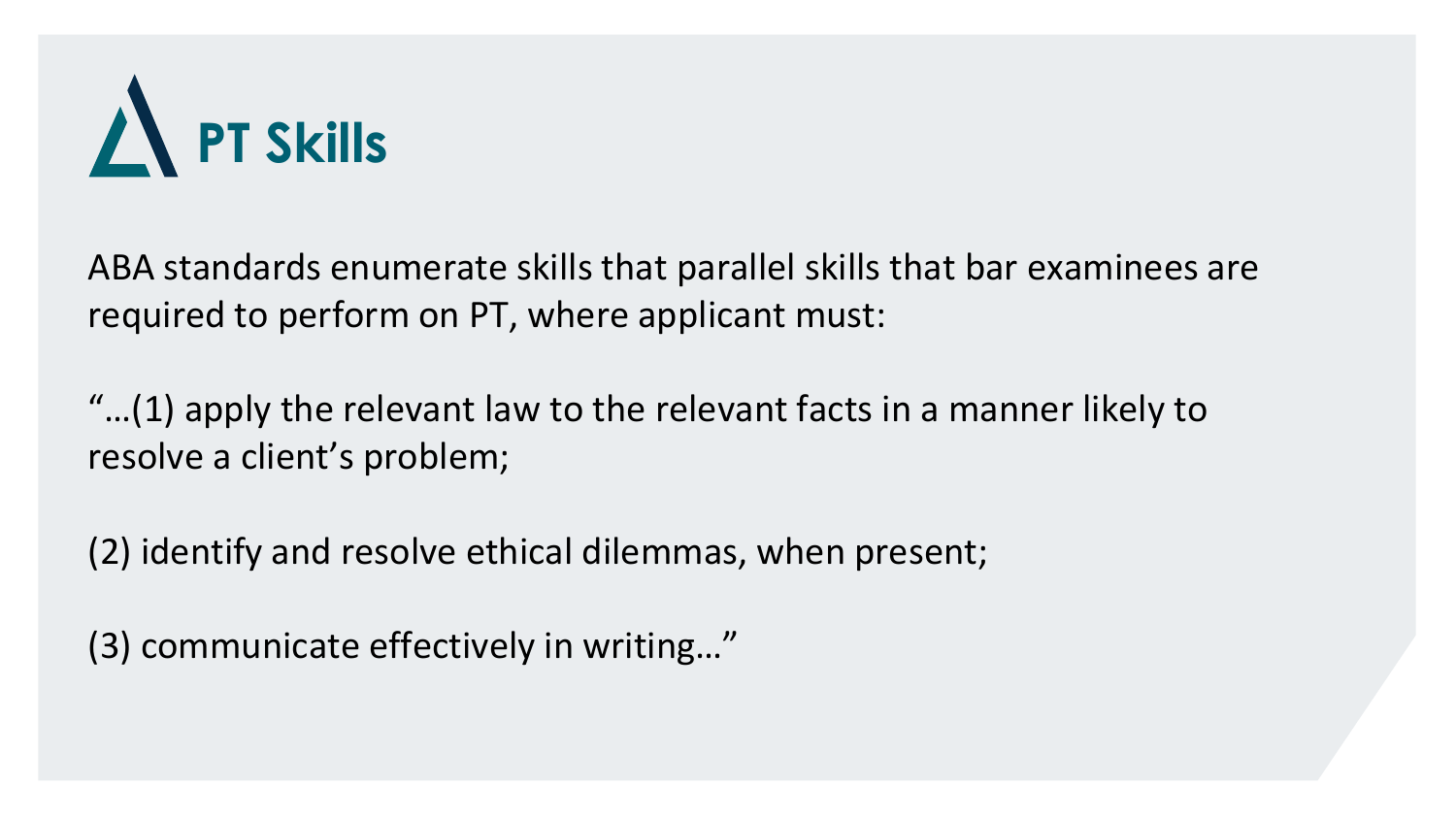### **Integrate PTs into Doctrinal, LRW, and Skills Courses**

#### **Seeding curriculum with PTs enhances**:

- Student engagement
- Contextual learning
- Nuanced factual analysis
- Legal analysis skills (statutory and case analysis)
- Awareness of PR and problem solving skills
- Time management, critical reading, and writing
- Early & low stakes bar exam exposure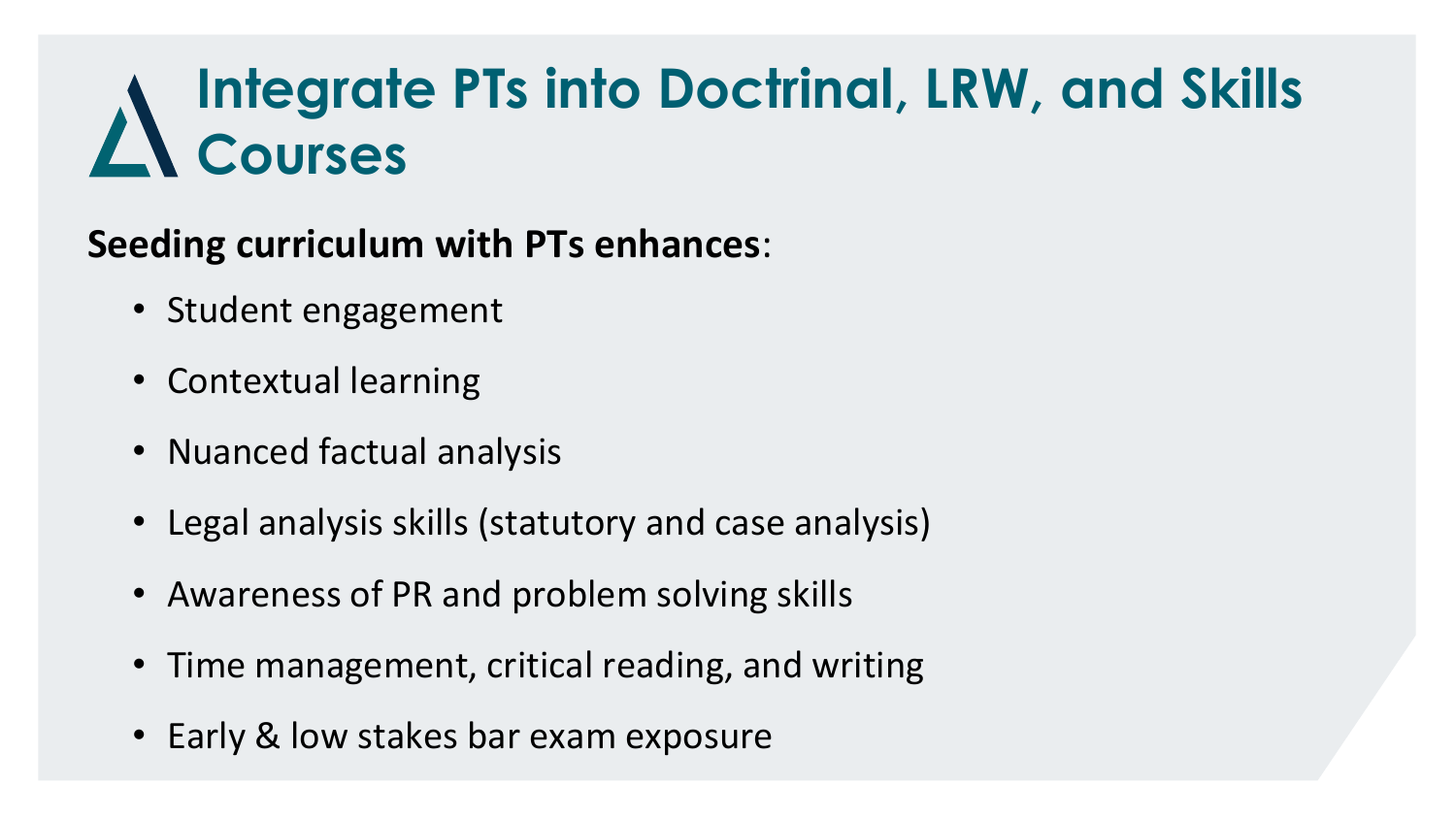### **Simple Steps We Can all Take**

Seeding law school curriculum with PTs is analogous to taking short walks or the stairs (instead of the elevator) in one's day-to-day – not a substitute for comprehensive exercise or dietary changes, but an easy way to get moving and add a healthy component in life.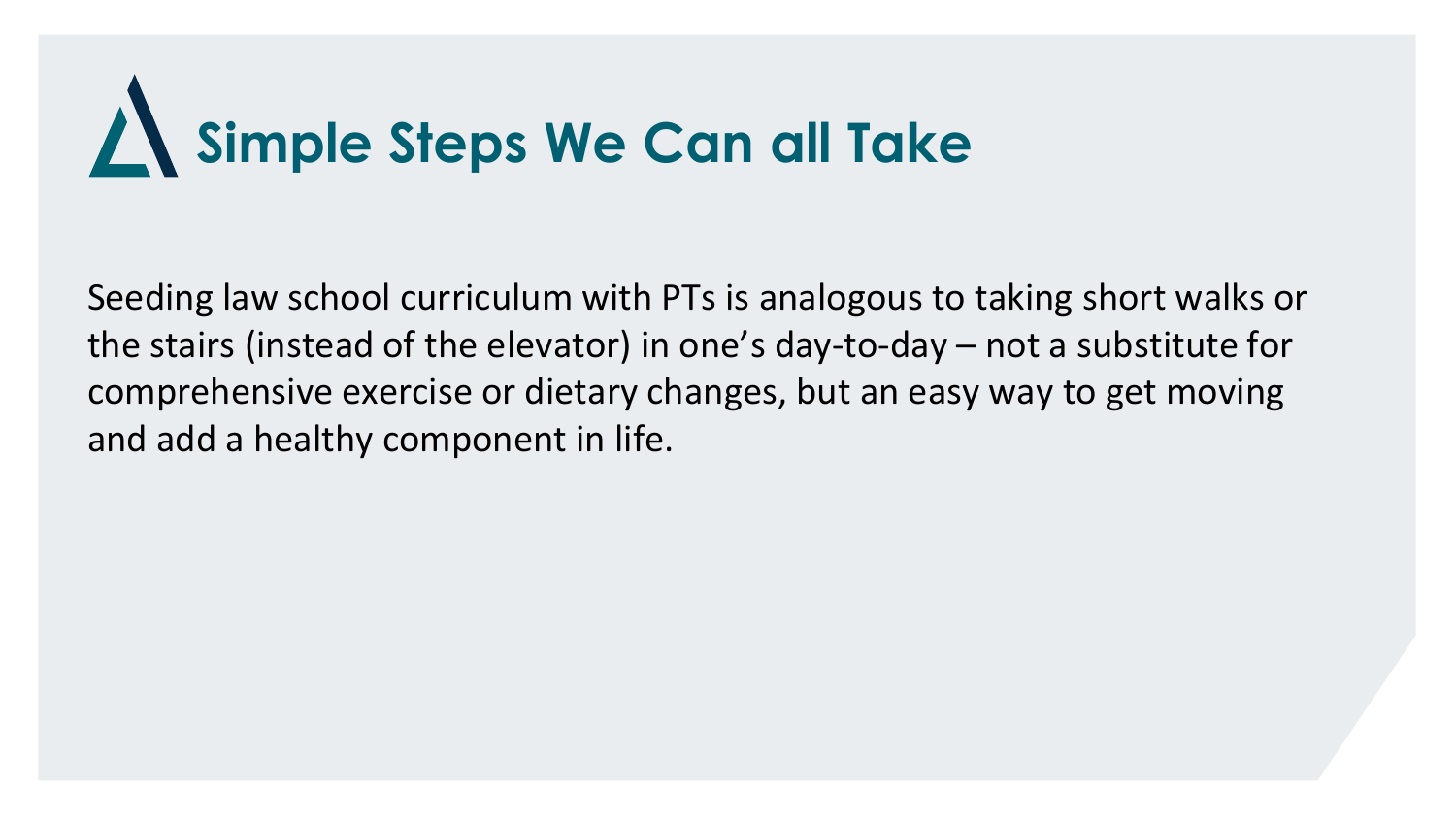### **Widespread Use of PTs Facilitates Weaving PR Discussions Throughout Law School**

Standards 302(c) and (d): "Exercise of proper professional and ethical responsibilities to clients and the legal system; and [o]ther professional skills needed for competent and ethical participation as a member of the legal profession."

-PTs can test applicants' awareness of what constitutes actual violations of PR rules, and

-Actions that fall below highest practice standards.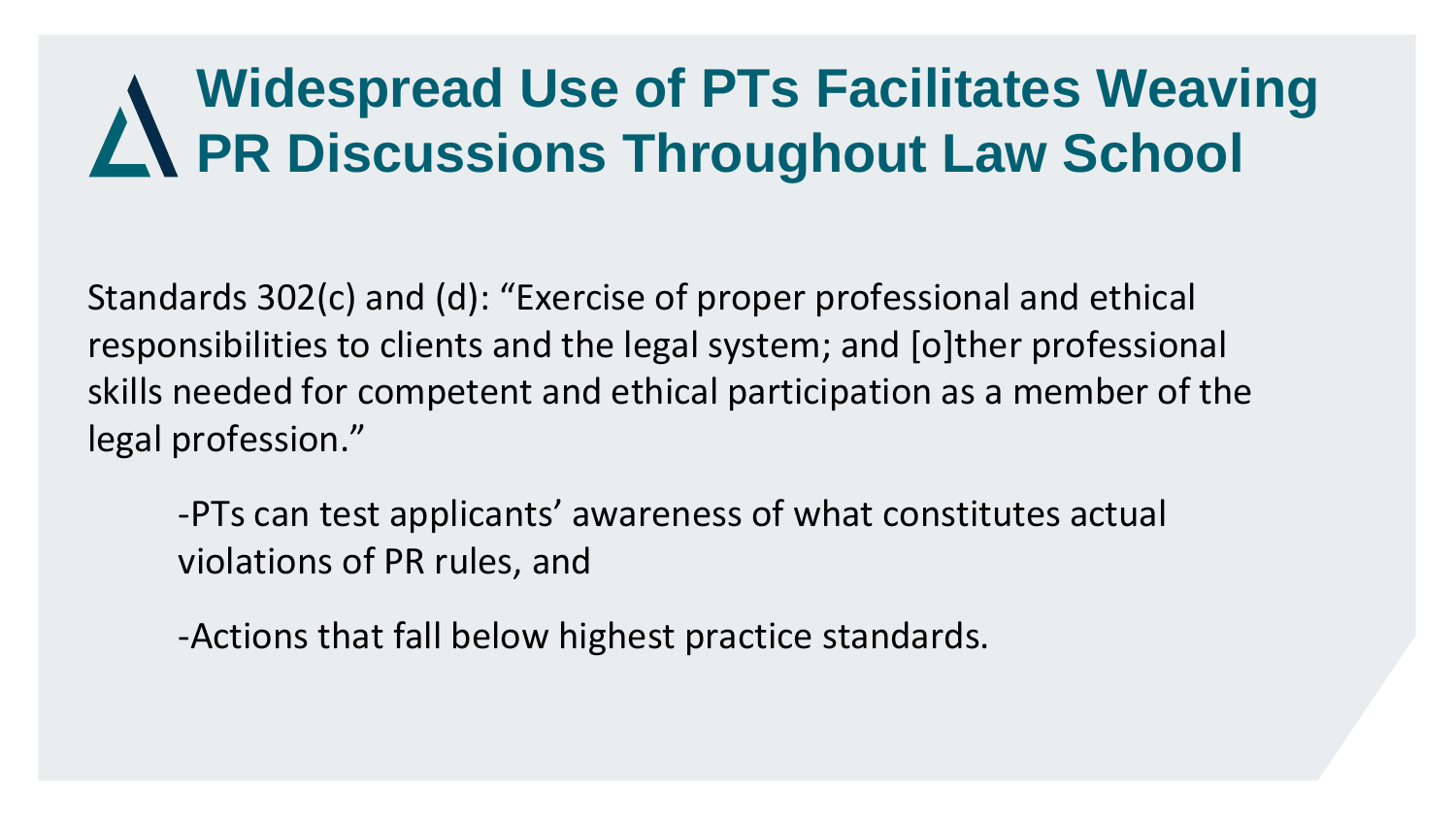### **In-Class or Homework: S, M, L (Grading optional)**

**Small** -Include "experiential moment" in an existing lesson. Ask students to role-play a lawyer (junior associate) and write a response to a request from the Sr. Partner to do something unethical, e.g. not disclose contrary authority, reveal client confidence, "temporarily" spend trust funds…

**Medium** -Assign part or all of a 90 min PT as homework with self-assessment or in-class debrief; provide feedback as time permits.

**Large** –Assign 3 hr PT toward beginning of semester. Divide students into roles corresponding to "cast of characters" in PT: Sr. Partner, Junior Associate, Client, Witness, Private Investigator. Run assignments related to "case" throughout semester, for example change facts, add facts, discover new witnesses or discover contradictory evidence; have one party file a motion that must be argued; divide students into teams to draft settlement agreement or conduct closing arguments, etc.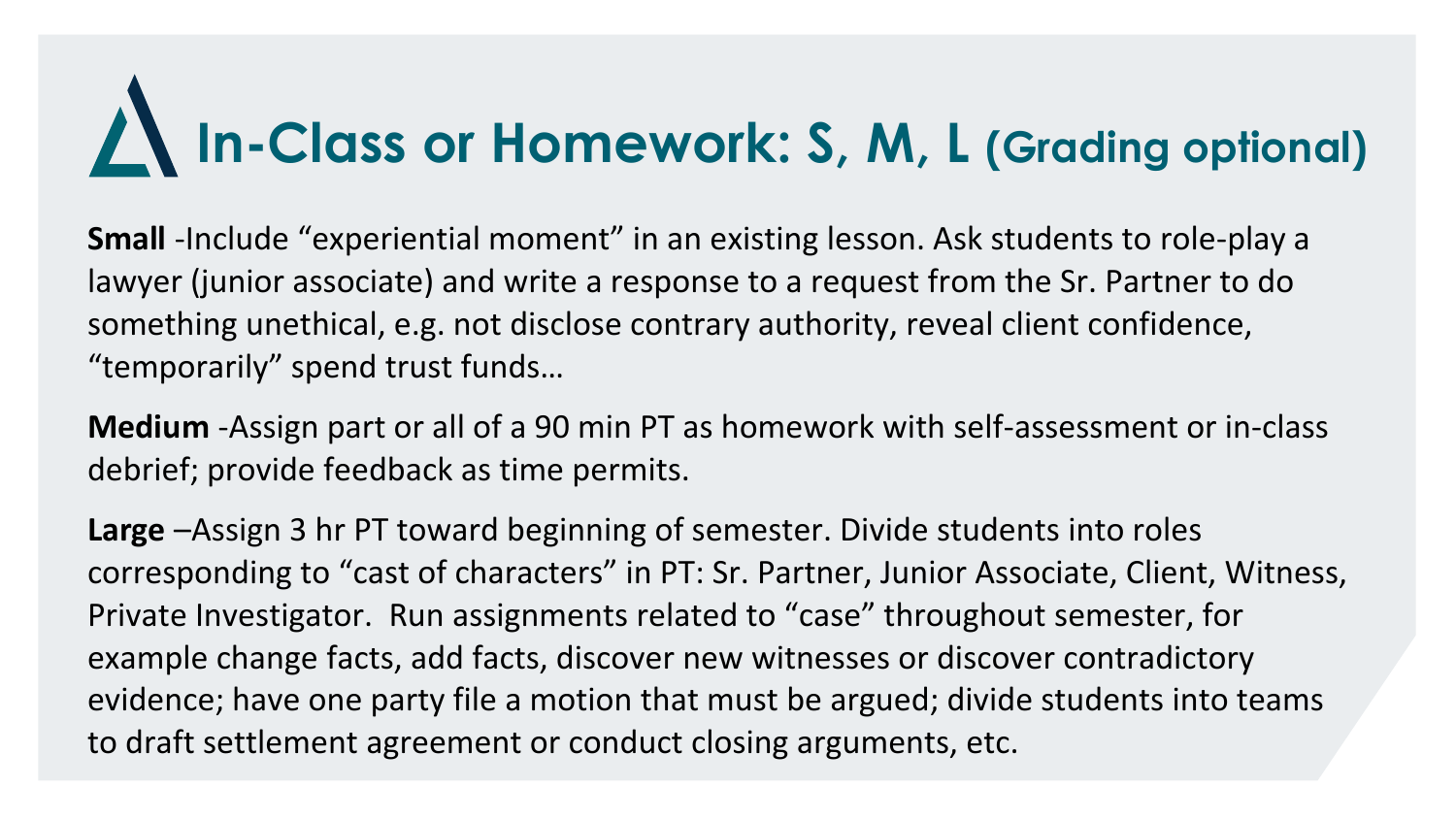# **Adapting PTs to LRW**

With minimal adaptation, PTs provide springboard for teaching Standard 302(b) skills that are not part of existing PTs, such as legal research and oral communication. For example:

-Open up the otherwise closed universe PT library (either partially or fully) to train legal research skills in context.

-Train oral communication skills with students role-playing the characters in the PT and completing some oral task such as interviewing a client (with one student playing lawyer and the other client), giving directions to a junior lawyer, reporting findings to a senior lawyer, arguing a motion to a court (invite local judge to guest lecture!) or delivering a closing argument.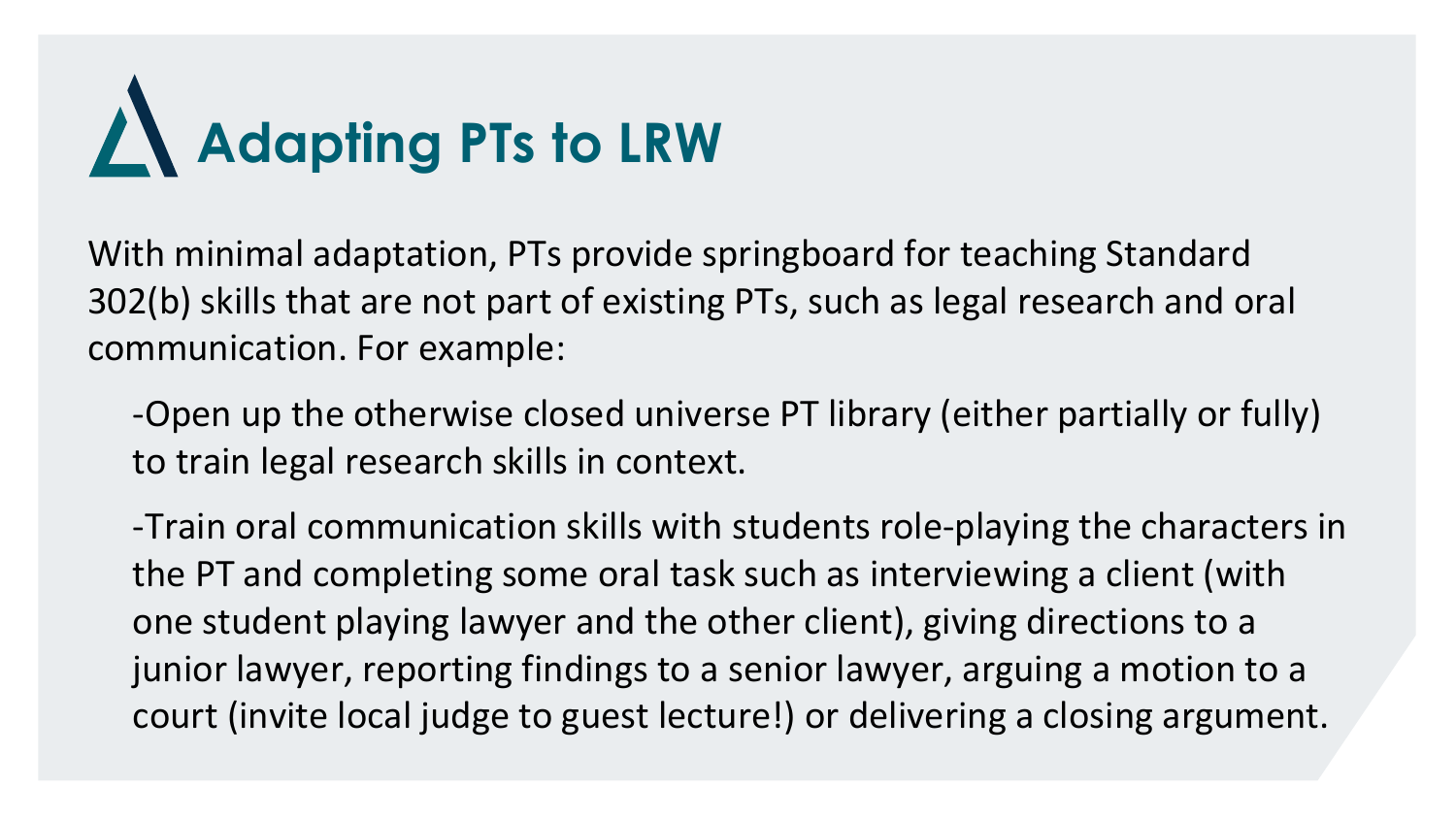

Integrating experiential simulations using PTs into curriculum is:

- Not too hard or time consuming,
- Not "teaching to the test"
- Not too early (bar isn't until after graduation)
- Not too simplistic (you can add layers of sophistication)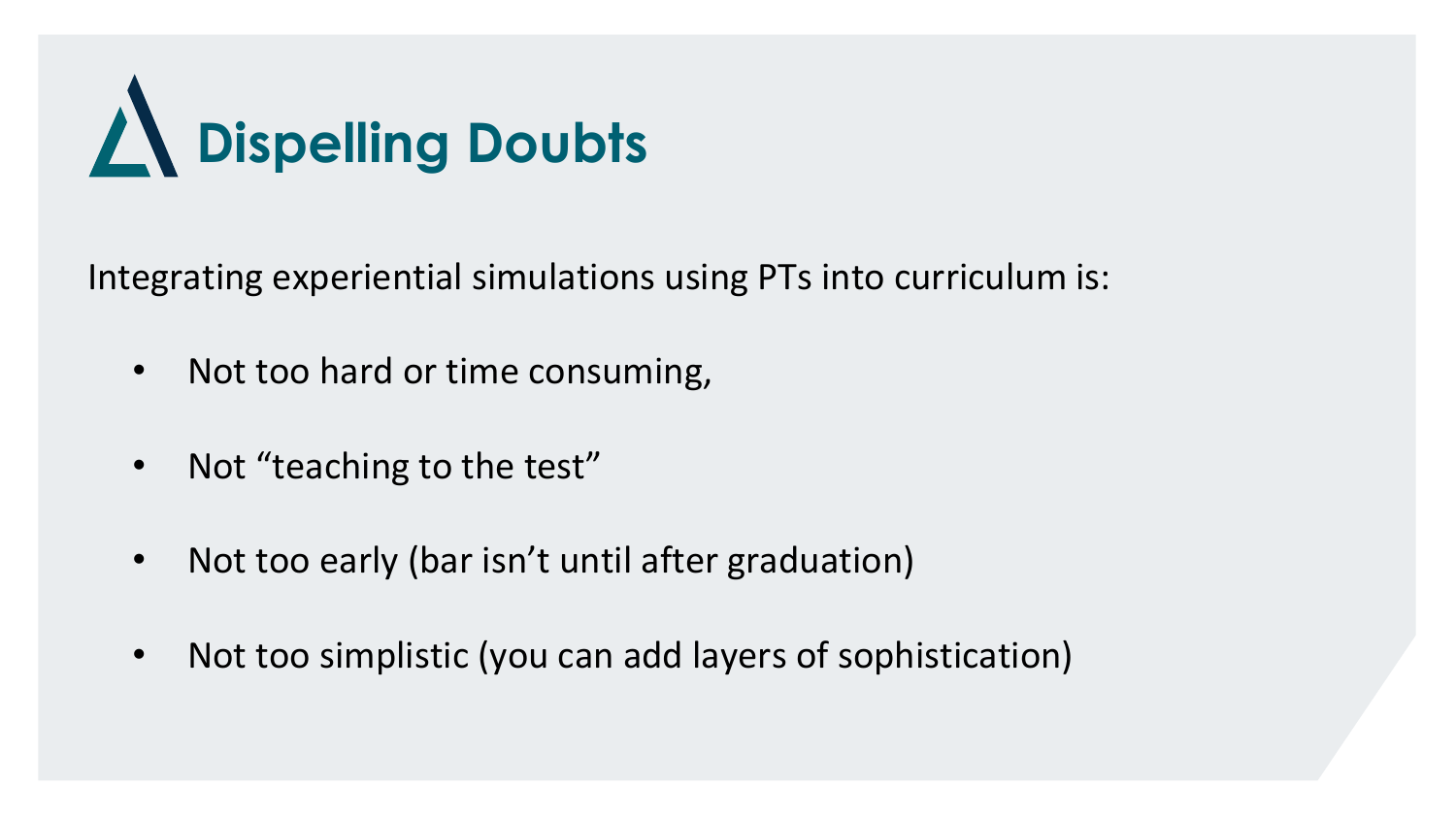### **The Responsibility Falls on Us all to Make Changes**

Strategic Use of PTs in Law School Makes Sense.

Practice PTs help to graduate practice ready students who are prepared to pass the MPT portion of the bar exam.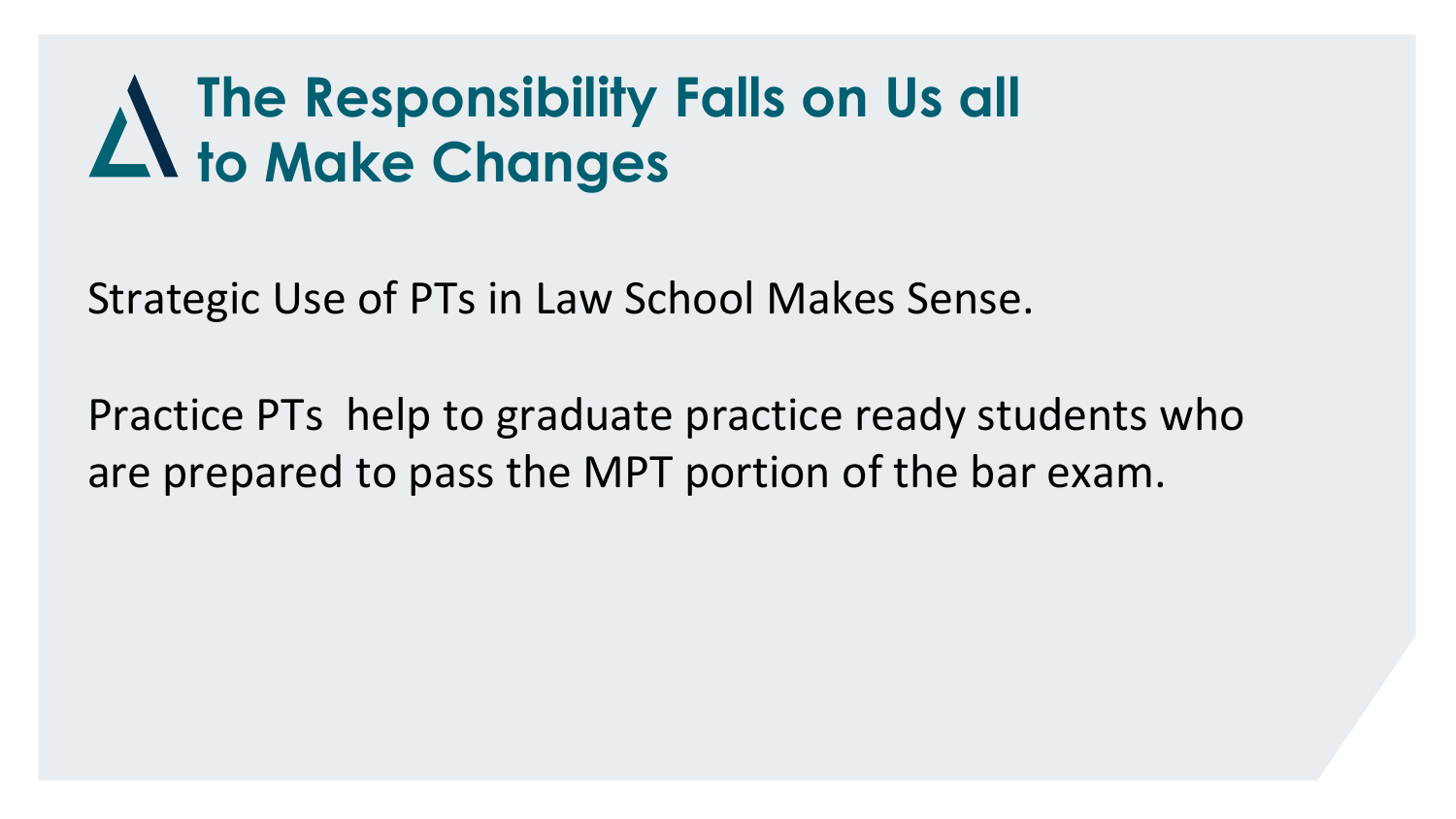

**Exposure to Bar Essays without Teaching to the Test:**

- **Roleplays with advocacy and/or fact gathering**
- **Critical reading –deconstructing and understanding**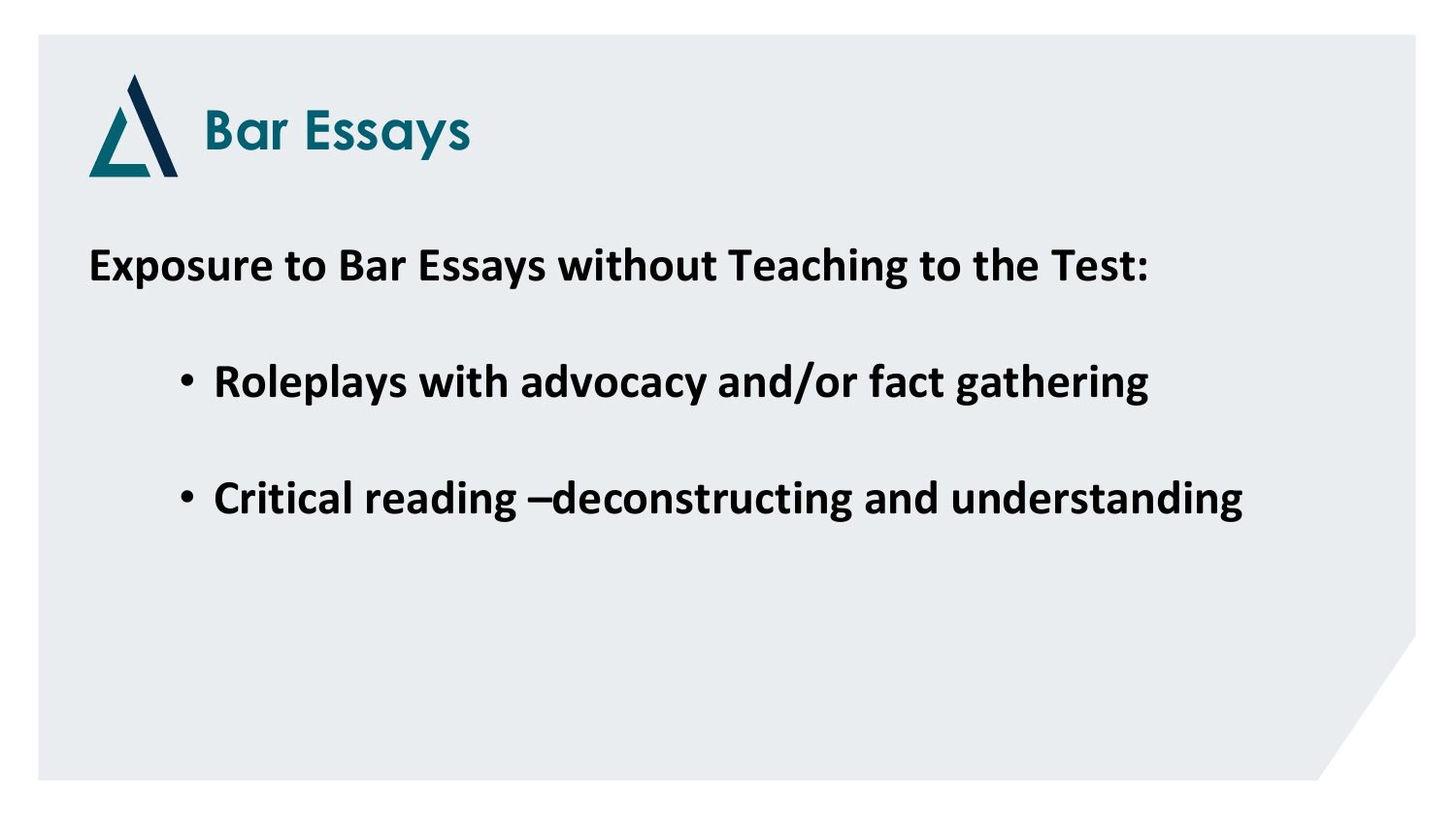

**Info on MEE at<http://www.ncbex.org/exams/mee/>**

**Consult 2019 MEE Subject Matter Outline at <http://www.ncbex.org/pdfviewer/?file=%2Fdmsdocument%2F227>**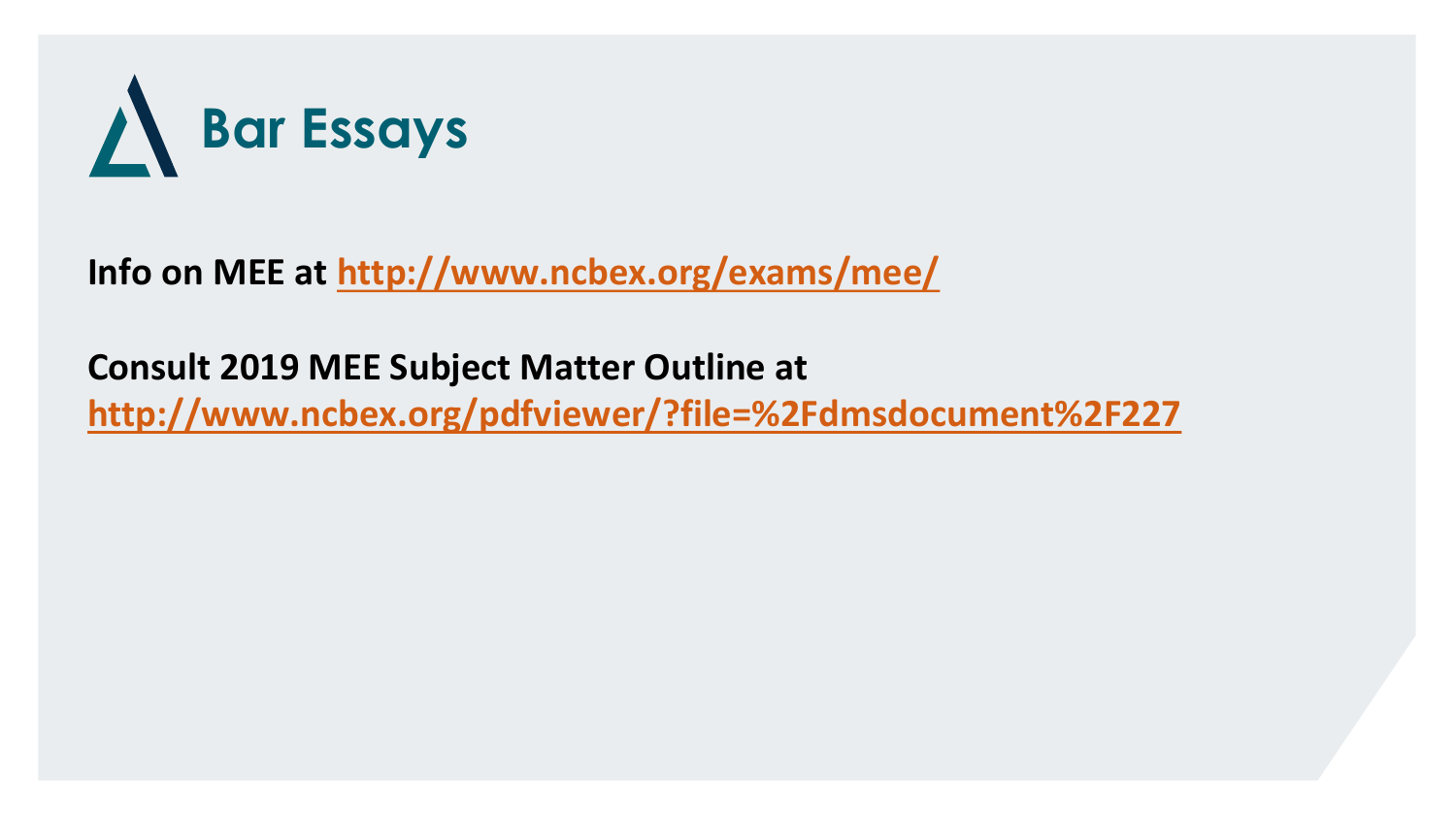### **Bar Essays –Examples for discussion**

- Torts negligence with a civ pro twist
- Criminal law –crimes you don't always cover
- Defamation –torts you don't always cover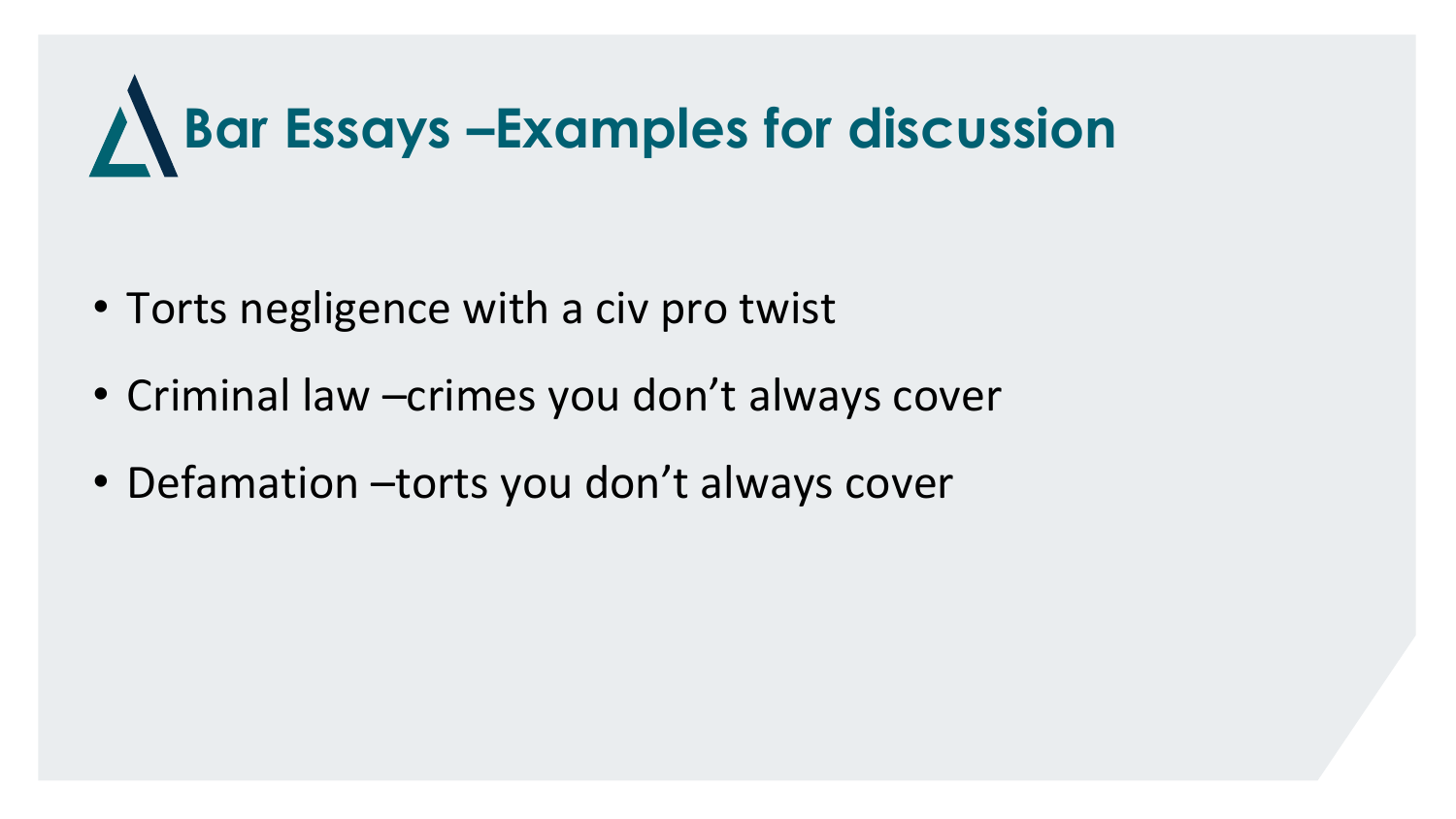# **MBEs: Seven subjects to choose from**

- Criminal Law & Procedure
- Torts
- Contracts
- Real Property
- Evidence
- Constitutional Law
- 

• Civil Procedure http://www.ncbex.org/exams/mbe/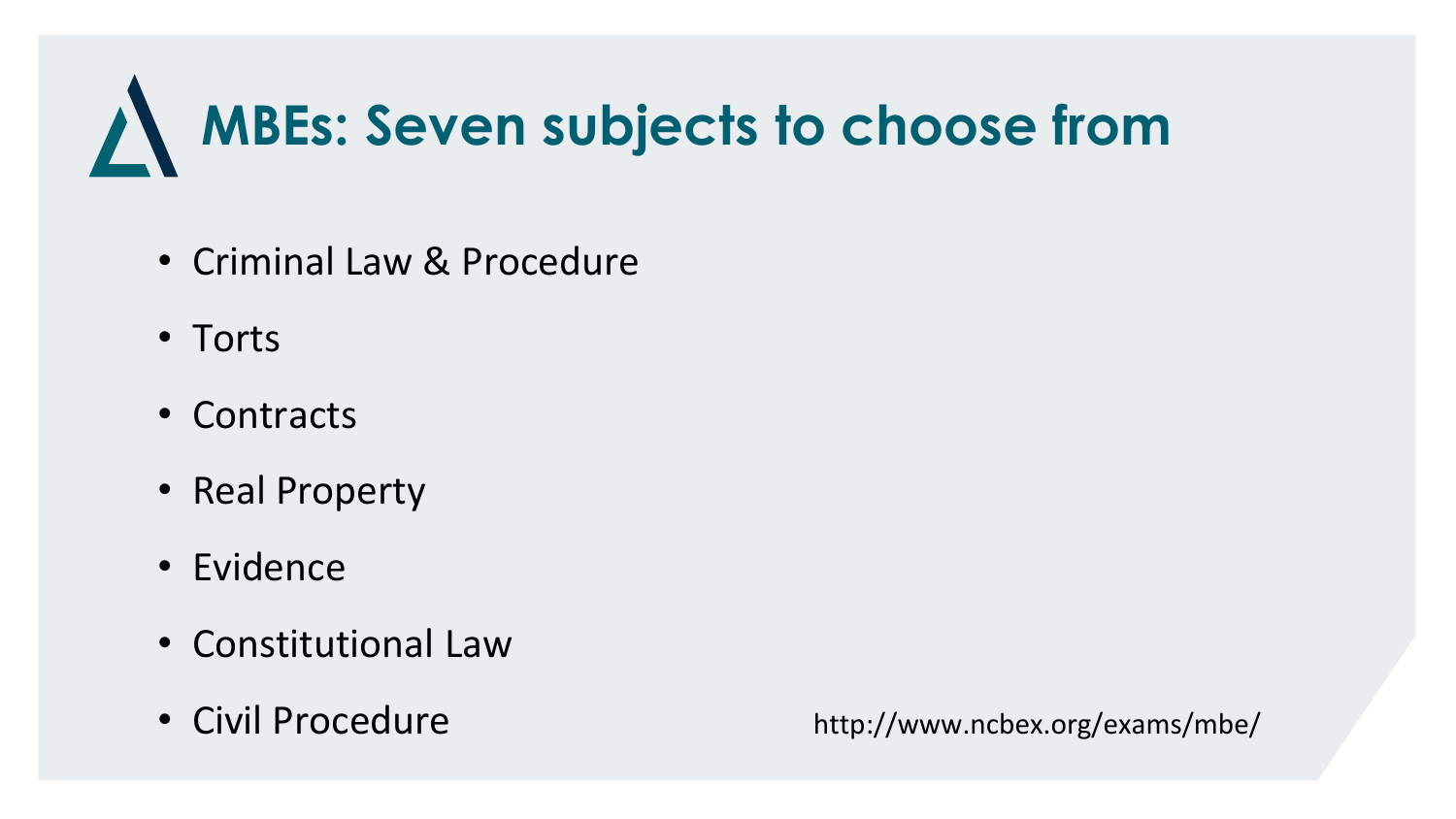![](_page_20_Picture_0.jpeg)

- Exposure is key
- Critical reading and contextualizing questions
- Understanding terminology
- Creating practice test habits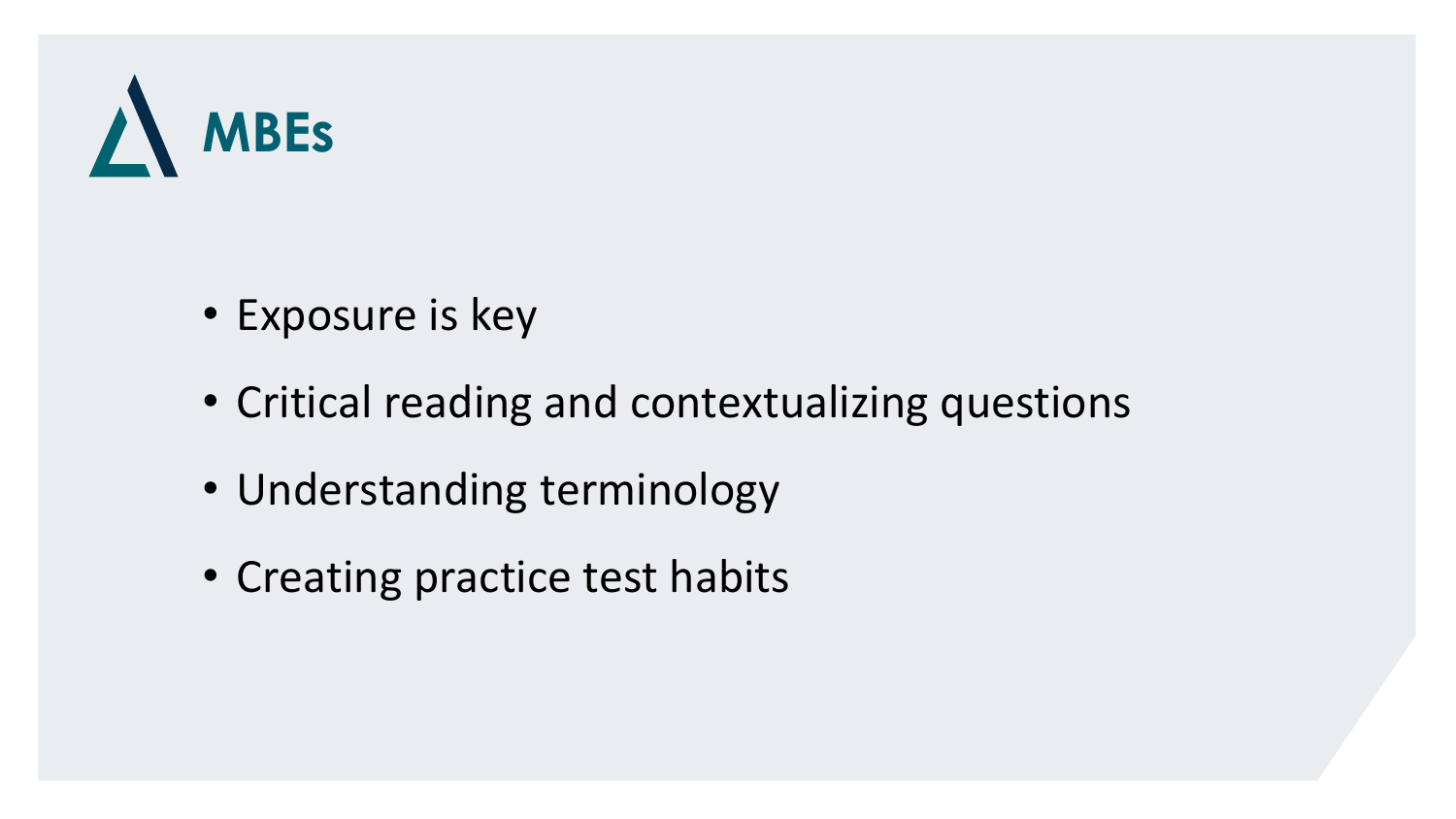### **MBEs –Examples for Discussion**

A wife and her husband were having dinner at a restaurant when the wife excused herself to go to the bathroom. The restaurant was owned and operated by a chef. As the wife was walking past a table where another customer was seated, she slipped and fell on an egg roll that had been lying on the floor for quite some time, although the chef was unaware that it had fallen onto the floor. When she fell, her head struck a serving tray that was located in the aisle. The fall caused the wife to suffer a severe concussion. The customer knew that the egg roll was on the floor, and although he could have done so, he did not warn the wife.

If the wife asserts a claim against the chef for the injuries she suffered from the fall, what is the most likely outcome? (A) The wife will recover, because the egg roll on the floor constituted an unsafe condition of the premises. (B) The wife will recover, because the egg roll was on the floor for a substantial period of time before the accident. (C) The wife will not recover, because the chef did not know that the egg roll was on the floor. (D) The wife will not recover, because the customer could have prevented the injury by warning the wife of the presence of the egg roll.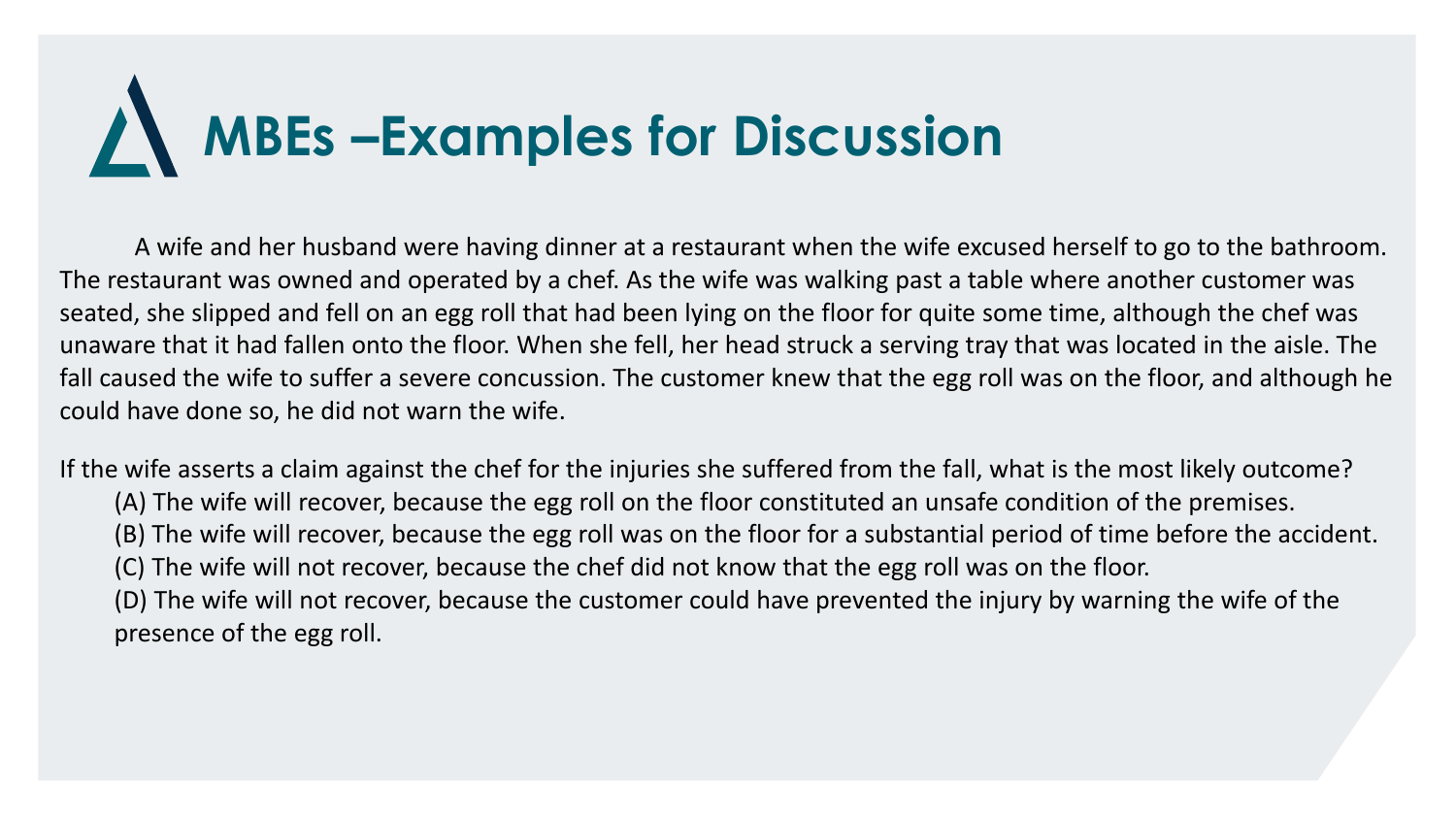![](_page_22_Picture_0.jpeg)

H and W had Dinner at restaurant: Does it matter here that they are husband and wife? No. It might if she were choking, then he would have duty to recue her. But that's not what happened. She slipped and fell on eggroll, and she (Wife) is suing Chef/Owner. Ask students: what is key fact here? That Egg roll there for quite some time. –i.e. someone should have seen it. If it were fresh, then not a problem; there is no absolute duty. But there is a duty to inspect and make sense.

What is duty? Well, who is Wife? She is a customer! So, duty is to inspect and make safe; it is the duty of Chef/Owner.

#### So, let's look at answer choices:

A. A might look good at first blush. But generally an unsafe condition is life more like stairs that are loose, a bannister that is broken, etc.. An eggroll doesn't seem like an "unsafe" condition. But even it is not a bad answer, keep going and you'll quickly see that B is the best answer...

B. is precise, it goes to the duty. The duty is not absolute but it is to act within a reasonable amount of time. (As compared with Answer choice A again which would seem to imply a duty to act the second something fell on the ground.) But, by the time a substantial amount of time has passed then really the Chef/Owner should have had time to inspect and make safe which is his duty to Wife, a customer. C. is wrong. It would be right if she were a licensee. Then the duty is only to warn of known dangers. But it's a higher duty to invitees. C is a trap. They are not licensees they are invitees. The duty is to inspect. Not enough that you Owner, were unaware, you should inspect and make safe

D. So what?!! Customer has no duty. Suit is by Wife against Chef/Owner. … and the omission to act by a 3d party does not relieve the Chef/Owner of liability.

Therefore B is BEST answer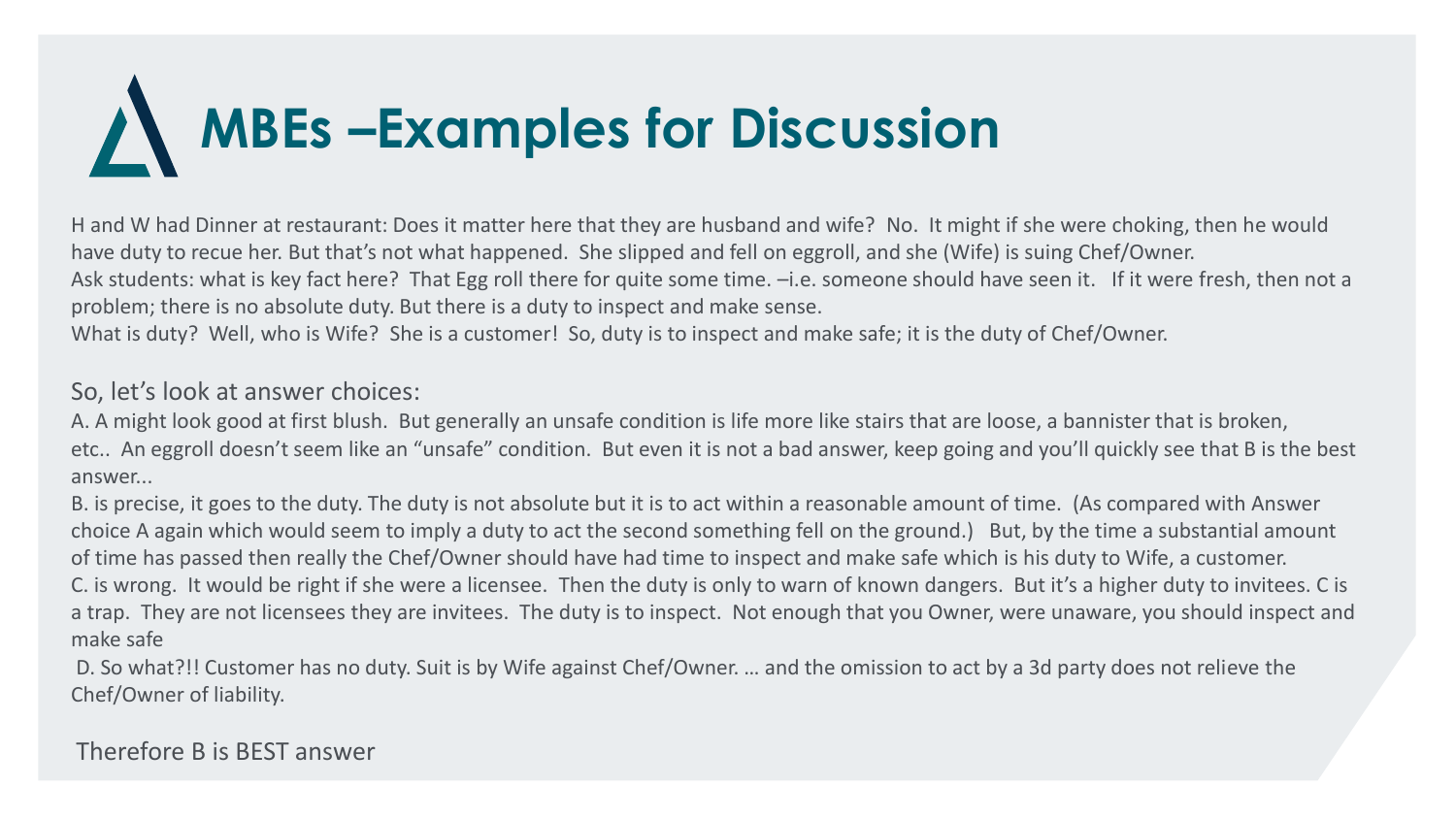# **MBEs –Examples for Discussion**

A pedestrian was walking in front of a hotel in the downtown area when a chair was thrown from an unidentified window. The chair struck the pedestrian on the head, knocking her unconscious. When the pedestrian recovered consciousness, she found herself in a nearby hospital with a doctor in attendance. An examination revealed that the pedestrian had suffered a concussion and severe head lacerations. A subsequent investigation revealed that the chair had, in fact, been thrown from a window at the hotel. None of the hotel's employees or guests, however, admitted culpability for the incident.

If the pedestrian asserts a claim against the hotel for negligence, will the doctrine of res ipsa loquitur enable her to recover?

- (A) Yes, because the chair was within the control of the hotel.
- (B) Yes, because a chair is not usually thrown from a window in the absence of someone's negligence.
- (C) No, because the chair was not within the control of the hotel at the time the pedestrian was injured.
- (D) No, because the hotel is not vicariously liable for the tortious conduct of its employees.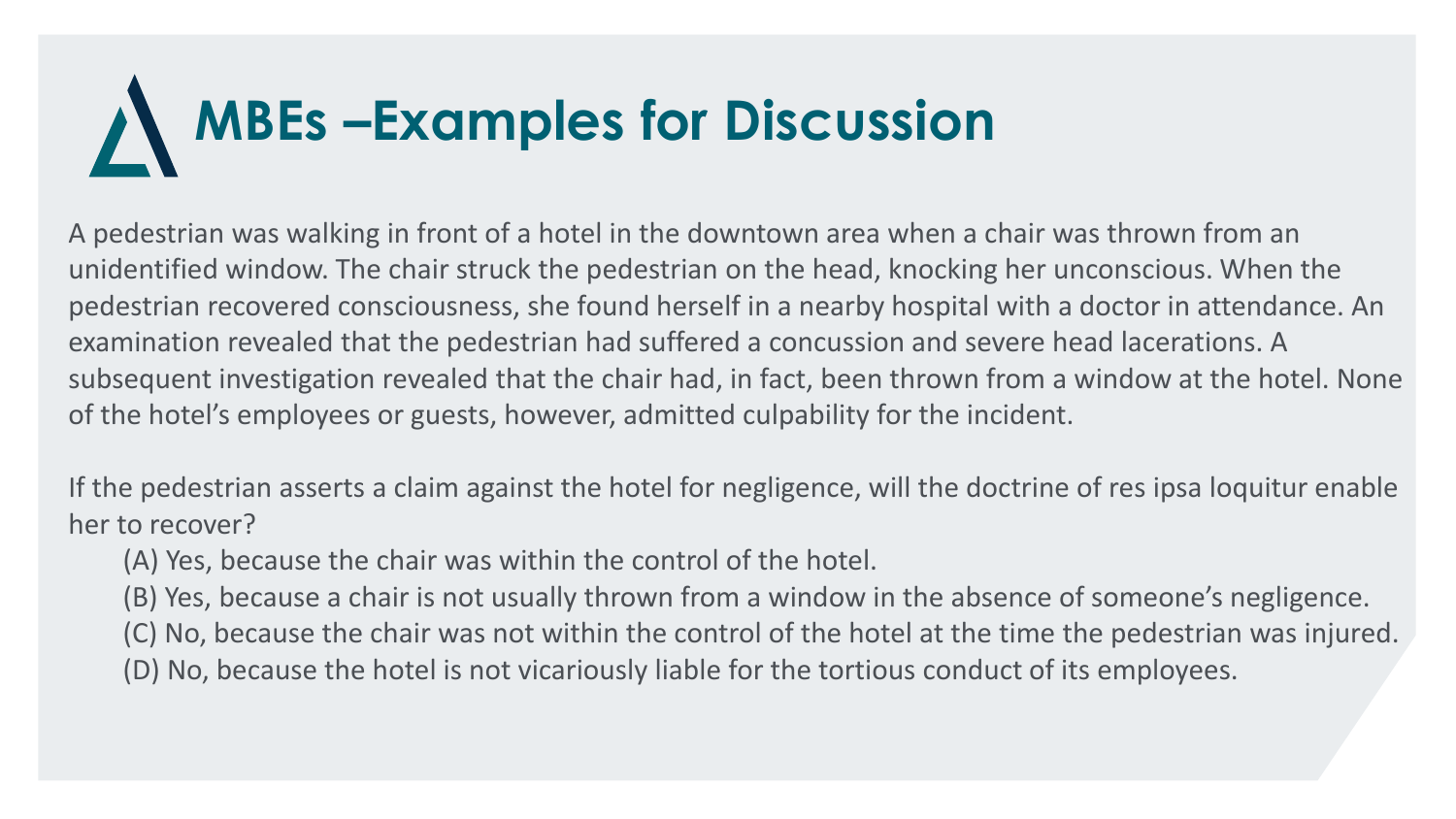# **MBEs –Examples for Discussion**

Pedestrian in front of hotel. Hotel's chair caused injury, yes, but cannot prove who did it. What should automatically come to mind for students? Res ipsa loquitor. Remember the cases –the one about flour barrel was in the exclusive control of the flour company and that sponge was in the exclusive control of the surgeon… When is res ipsa applicable? When the (1) injury does not occur absent someone's negligence, and (2) the instrumentality was within D's exclusive control?

With that context in mind, let's look at answer choices:

A is OK, but not great, because it's only one element of res ipsa.

B is also correct but not great answer for same reason as A –only one element.

C. C Looks good.

D. D is wrong because we do not know who threw this. It is as likely that it's a patron as that it's an employee.

So, the best answer is C.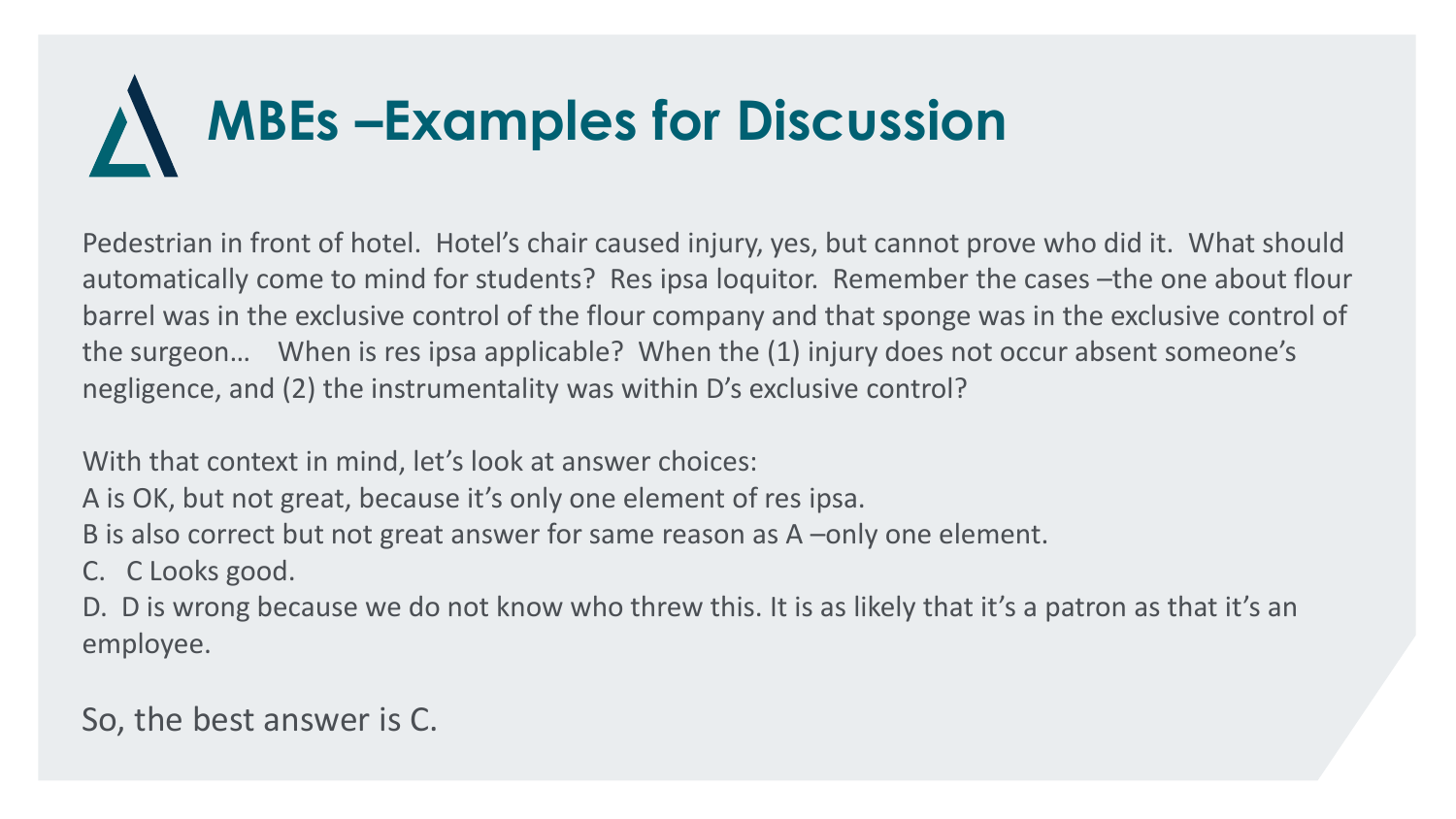### **Pick any exam format; tailor it to your teaching**

#### **Performance Tests (MPTs)**

**Essays**

#### **MBEs**